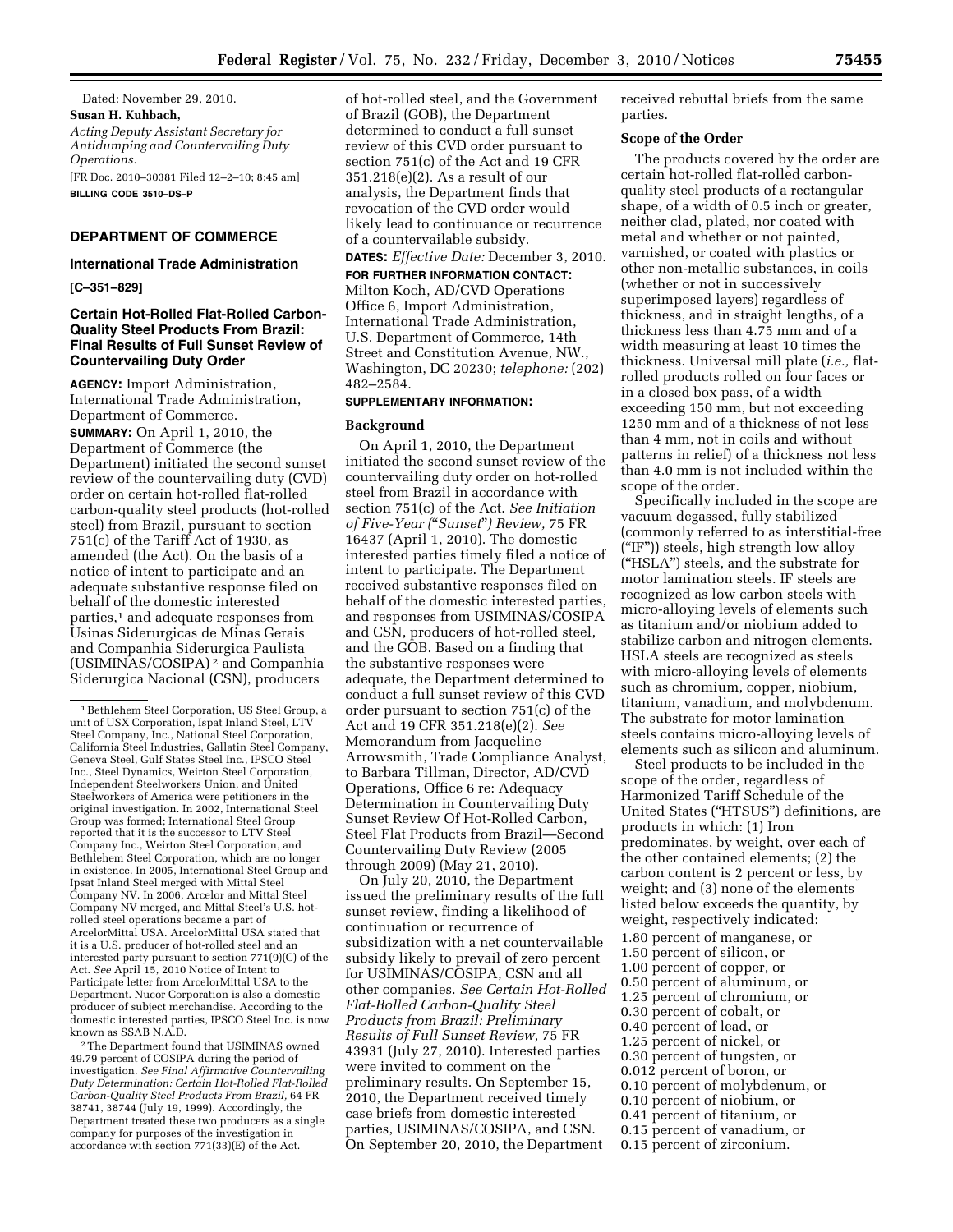All products that meet the physical and chemical description provided above are within the scope of the order unless otherwise excluded. The following products, by way of example, are outside and/or specifically excluded from the scope of the order:

• Alloy hot-rolled steel products in which at least one of the chemical elements exceeds those listed above

(including *e.g.,* ASTM specifications A543, A387, A514, A517, and A506).

• SAE/AISI grades of series 2300 and higher.

• Ball bearing steels, as defined in the HTSUS.

• Tool steels, as defined in the HTSUS.

• Silico-manganese (as defined in the HTSUS) or silicon electrical steel with a silicon level exceeding 1.50 percent.

• ASTM specifications A710 and A736.

• USS Abrasion-resistant steels (USS AR 400, USS AR 500).

• Hot-rolled steel coil which meets the following chemical, physical and mechanical specifications:

|                | Mn        |            |            | $\overline{\phantom{0}}$ | ◡               | Ψu             | Ni        |
|----------------|-----------|------------|------------|--------------------------|-----------------|----------------|-----------|
| $0.10 - 0.14%$ | 0.90% Max | 0.025% Max | 0.005% Max | $^{\circ}$ 0.30–0.50%    | $0.50 - 0.70\%$ | $0.20 - 0.40%$ | 0.20% Max |

Note: Width = 44.80 inches maximum; Thickness = 0.063–0.198 inches; Yield Strength = 50,000 ksi minimum; Tensile Strength = 70,000– 88,000 psi.

• Hot-rolled steel coil which meets the following chemical, physical and mechanical specifications:

|                | Mn              |            |            | ات                |                 | Cι        | Ni        | Mo        |
|----------------|-----------------|------------|------------|-------------------|-----------------|-----------|-----------|-----------|
| $0.10 - 0.16%$ | $0.70 - 0.90\%$ | 0.025% Max | 0.006% Max | $^{+}$ 0.30–0.50% | $0.50 - 0.70\%$ | 0.25% Max | 0.20% Max | 0.21% Max |

Note: Width = 44.80 inches maximum; Thickness = 0.350 inches maximum; Yield Strength = 80,000 ksi minimum; Tensile Strength = 105,000 psi Aim.

• Hot-rolled steel coil which meets

the following chemical, physical and

mechanical specifications:

|                | Mn               |            |            |                 |                 | Ψu             |           | V(wt.        | ◡         |
|----------------|------------------|------------|------------|-----------------|-----------------|----------------|-----------|--------------|-----------|
| $0.10 - 0.14%$ | 1.80%<br>$.30 -$ | 0.025% Max | 0.005% Max | $0.30 - 0.50\%$ | $0.50 - 0.70\%$ | $0.20 - 0.40%$ | 0.20% Max | $0.10\%$ Max | 0.08% Max |

Note: Width = 44.80 inches maximum; Thickness = 0.350 inches maximum; Yield Strength = 80,000 ksi minimum; Tensile Strength = 105,000 psi Aim.

• Hot-rolled steel coil which meets the following chemical, physical and mechanical specifications:

|             | IVII.    |            |            |              |              | Uu        | .<br>Νı   | Nb            | Ψa      |                 |
|-------------|----------|------------|------------|--------------|--------------|-----------|-----------|---------------|---------|-----------------|
| $0.15%$ Max | .40% Max | 0.025% Max | 0.010% Max | $0.50\%$ Max | $1.00\%$ Max | 0.50% Max | 0.20% Max | $0.005\%$ Max | Treated | $0.01 - 0.07\%$ |

Width = 39.37 inches; Thickness = 0.181 inches maximum; Yield Strength = 70,000 psi minimum for thicknesses ≤0.148 inches and 65,000 psi minimum for thicknesses >0.148 inches; Tensile Strength = 80,000 psi minimum.

• Hot-rolled dual phase steel, phasehardened, primarily with a ferriticmartensitic microstructure, contains 0.9 percent up to and including 1.5 percent silicon by weight, further characterized by either (i) tensile strength between 540 N/mm<sup>2</sup> and 640 N/mm<sup>2</sup> and an elongation percentage ≥ 26 percent for thicknesses of 2 mm and above, or (ii) a tensile strength between 590 N/mm<sup>2</sup> and 690 N/mm<sup>2</sup> and an elongation  $percentage \geq 25$  percent for thicknesses of 2mm and above.

• Hot-rolled bearing quality steel, SAE grade 1050, in coils, with an inclusion rating of 1.0 maximum per ASTM E 45, Method A, with excellent surface quality and chemistry restrictions as follows: 0.012 percent maximum phosphorus, 0.015 percent maximum sulfur, and 0.20 percent

maximum residuals including 0.15 percent maximum chromium.

• Grade ASTM A570–50 hot-rolled steel sheet in coils or cut lengths, width of 74 inches (nominal, within ASTM tolerances), thickness of 11 gauge (0.119 inch nominal), mill edge and skin passed, with a minimum copper content of 0.20%.

The merchandise subject to the order is classified in the HTSUS at subheadings: 7208.10.15.00, 7208.10.30.00, 7208.10.60.00, 7208.25.30.00, 7208.25.60.00, 7208.26.00.30, 7208.26.00.60, 7208.27.00.30, 7208.27.00.60, 7208.36.00.30, 7208.36.00.60, 7208.37.00.30, 7208.37.00.60, 7208.38.00.15, 7208.38.00.30, 7208.38.00.90, 7208.39.00.15, 7208.39.00.30, 7208.39.00.90,

7208.40.60.30, 7208.40.60.60, 7208.53.00.00, 7208.54.00.00, 7208.90.00.00, 7210.70.30.00, 7210.90.90.00, 7211.14.00.30, 7211.14.00.90, 7211.19.15.00, 7211.19.20.00, 7211.19.30.00, 7211.19.45.00, 7211.19.60.00, 7211.19.75.30, 7211.19.75.60, 7211.19.75.90, 7212.40.10.00, 7212.40.50.00, 7212.50.00.00.

Certain hot-rolled flat-rolled carbonquality steel covered by the order, including: Vacuum degassed, fully stabilized; high strength low alloy; and the substrate for motor lamination steel may also enter under the following tariff numbers: 7225.11.00.00, 7225.19.00.00, 7225.30.30.50, 7225.30.70.00, 7225.40.70.00, 7225.99.00.90, 7226.11.10.00, 7226.11.90.30, 7226.11.90.60, 7226.19.10.00,